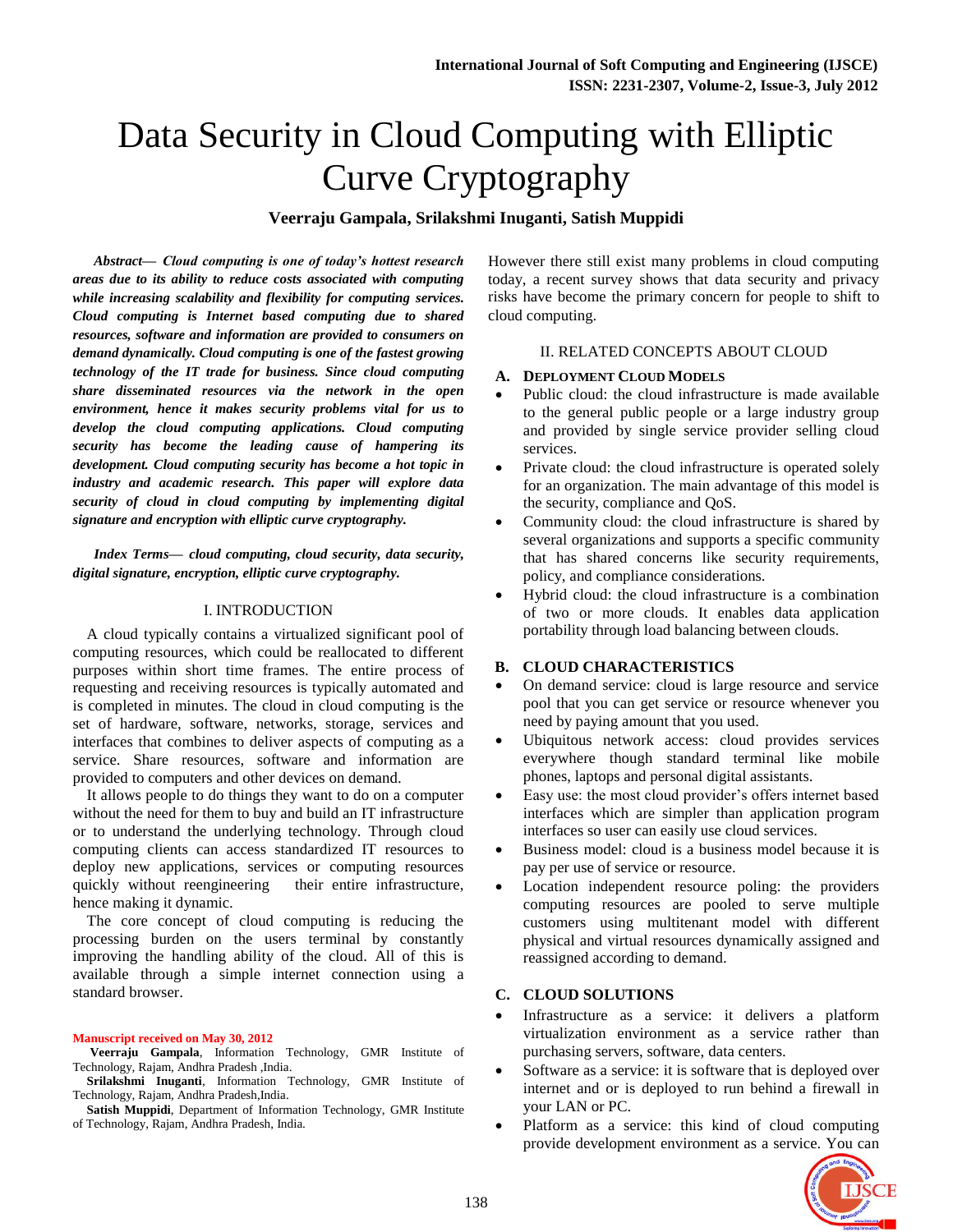use the middleman's equipment to develop your own program and deliver it to the users through internet and servers.

- Storage as a service: this is database like services billed on a utility computing basis, e.g., gigabyte per month.
- Desktop as a service: this is the provisioning of the desktop environment either within a browser or as a terminal server.

## III. CLOUD SECURITY CHALLENGES

The cloud services present many challenges to an organization. When an organization mitigates to consuming cloud services, and especially public cloud services, much of the computing system infrastructure will now under the control of cloud service provider.

Many of these challenges should be addressed through management initiatives. These management initiatives will requires clearly delineating the ownership and responsibility roles of both the cloud provider and the organization functioning in the role of customer.

Security managers must be able to determine what detective and preventative controls exist to clearly define security posture of the organization. Although proper security controls must be implement based on asset, threat, and vulnerability risk assessment matrices. Cloud computing security risk assessment report mainly from the vendor's point of view about security capabilities analyzed security risks faced by the cloud. Here are security risks list.

- Regulatory compliance: cloud computing providers who refuse to external audits and security certifications.
- Privileged user access: sensitive data processed outside the organization brings with it an inherent level of risk.
- Data location: when you use cloud, you probably won't know exactly where your data hosted.
- Data segregation: data in the cloud is shared environment alongside data from other customers.
- Recovery: even if you don't know where your data is, a cloud provider should tell you what will happen to your data and service in case of a disaster.
- Investigative support: investigating inappropriate or illegal activity may be impossible in cloud computing.
- Long term viability: you must be sure your data will remain available even after such an event.

## IV. PROPOSED SECURITY SOLUTIONS

The cloud computing is a virtual environment that requires transfer data throughout the cloud. Therefore, several data storage concern can arise. Typically, users will know neither the exact location of their data nor the other sources of the data collectively stored with theirs.

To preserve security of your cloud-based virtual infrastructure, perform security best practice at both the traditional IT and virtual cloud. To ensure data confidentiality, authentication, integrity, and availability, the provider should include the following:

- Encryption: the sensitivity of data may require that the network traffic to and from the virtual machine be encrypted, using encryption at the host OS software.
- Physical security: keep the virtual system and cloud management hosts safe and secure behind carded doors, and environmentally safe.
- Authentication and access control: the authentication capabilities within your virtual system should copy the way your other physical systems authenticate. One time password and biometrics should all be implemented in the same manner. Also authentication requires while you are sending data or message from one cloud to other cloud. To provide message authentication we will use digital signatures.
- Separation of duties: as system get more complex, misconfiguration take place, because lack of expertise coupled with insufficient communication. Be sure to enforce least privileges with access controls and accountability.
- Configuration, change control, and patch management: this is very important and sometimes overlooked in smaller organizations. Configuration, change control, patch management, and updated processes need to be maintained in the virtual world as well as physical world.
- Intrusion detection and prevention: what's coming into and going out of your network has to know. A host based intrusion prevention system coupled with a hypervisor based solution could examine for virtual network traffic.

Among these proposed security solutions, we consider in this paper authentication and encryption for secure data transmission from one cloud to other cloud that requires secure and authenticated data with elliptic curve cryptography.

## V. ELLIPTIC CURVES IN CRYPTOGRAPHY

Elliptic Curve (EC) systems as applied to cryptography were first proposed in 1985 independently by Neal Koblitz and Victor Miller. An elliptic curve over a field K is a nonsingular cubic curve in two variables,  $f(x,y) = 0$  with a rational point (which may be a point at infinity). The field K is usually taken to be the complex numbers, reals, rationals, and algebraic extensions of rationals, p-adic numbers, or a finite field. Elliptic curves groups for cryptography are examined with the underlying fields of Fp

$$
y^2 = x^3 + ax + b
$$

(where p>3 is a prime) and F2m (a binary representation with 2m elements). An elliptic curve is a plane curve defined by an equation of the form

Consider elliptic curve

E: 
$$
y^2 = x^3 - x + 1
$$

If P1 and P2 are on E, we can define addition

$$
P3 = P1 + P2
$$

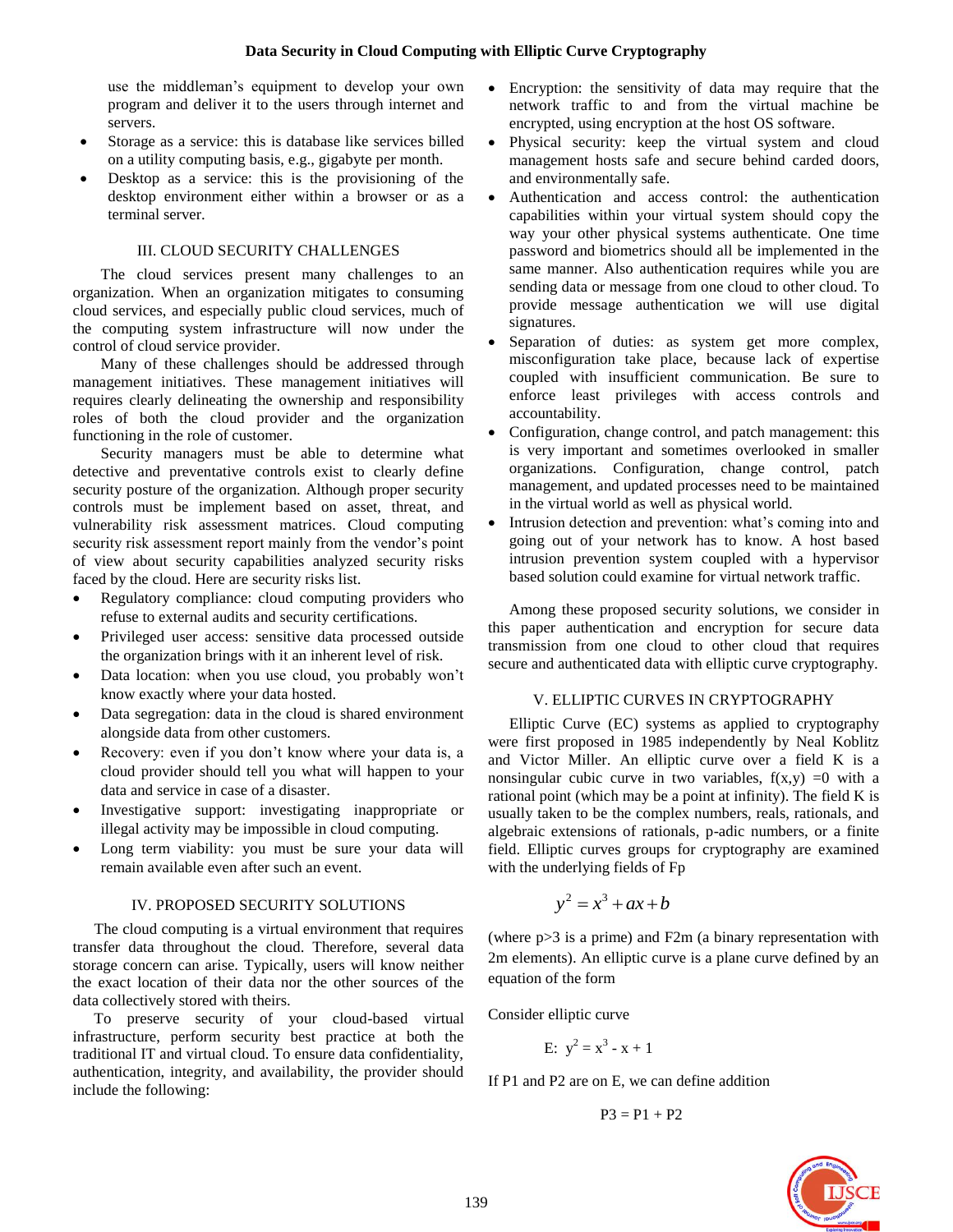As shown in picture. Let  $P1=(x1, y1)$ ,  $P2=(x2, y2)$ ,  $P3=(x3,$ y3) and P1 not equals P2

$$
m = \frac{y_2 - y_1}{x_2 - x_1};
$$

To find the intersection with E, we get

$$
(m(x - x_1) + y_1)^2 = x^3 + Ax + B
$$
  
or, 0 = x<sup>3</sup> - m<sup>2</sup>x<sup>2</sup> + ...  

$$
So, x_3 = m^2 - x_1 - x_2
$$
  

$$
\Rightarrow y_3 = m(x_1 - x_2) - y_1
$$

Multiplication is defined as repeated addition, for example:  $3P = P + P + P$ .



Elliptic curve cryptography [ECC] is a public-key cryptosystem. Every user has a public and a private key. Public key is used for encryption/signature verification. Private Key is used for decryption/signature generation. Elliptic curves are used as an extension to other current cryptosystems. That is Elliptic Curve Diffie-Hellman Key Exchange and Elliptic Curve Digital Signature Algorithm.

## VI. PROPOSED PROCEDURE TO ENHANCE DATA SECURITY IN CLOUD

Let us assume we have two organizations A and B. A and B act as public clouds with data, software and applications. A want to send data to B's cloud securely and data should be authenticated. We are here trying to send a secure data from A to B by applying digital signature and encryption to data with elliptic curve cryptography. Suppose B wants an XML document from A's cloud then B's user will place a request to A's user. A's user select corresponding XML document from A's cloud data storage and then apply the hash function, it will give message digest. Sign the message digest with his private

key by using A's software. It is called digital signature. Encrypt digitally signed signature with B's public key using ECC algorithm. Encrypted cipher message will be send to B. B's software decrypt the cipher message to XML document with his private key and verify the signature with A's public key.

## VII. PROPOSED ALGORITHM FOR DATA SECURITY USING ECC

Both clouds agree to some publicly-known data item.

- a. The elliptic curve equation
	- i. values of a and b
	- ii. prime, p
- b. The elliptic group computed from the elliptic curve equation
- c. A base point, B, taken from the elliptic group

## **Key generation:**

- 1. A selects an integer dA. this is A's private key.
- 2. A then generates a public key PA=dA\*B
- 3. B similarly selects a private key dB and computes a public key  $PB = dB *B$
- 4. A generates the security key  $K = dA$  \*PB. B generates the secrete key  $K= dB *PA$ .

## **Signature Generation:**

For signing a message m by sender of cloud A, using A's private key dA

- 1. Calculate e=HASH (m), where HASH is a cryptographic hash function, such as SHA-1
- 2. Select a random integer k from  $[1, n-1]$
- 3. Calculate  $r = x1 \pmod{n}$ , where  $(x1, y1) = k * B$ . If  $r = 0$ , go to step 2
- 4. Calculate  $s = k 1(e + dAr)(mod n)$ . If  $s = 0$ , go to step 2
- 5. The signature is the pair (r, s)
- 6. Send signature (r, s) to B cloud.

## **Encryption algorithm:**

Suppose A wants to send to B an encrypted message.

- i. A takes plaintext message M, and encodes it onto a point, PM, from the elliptic group.
- ii. A chooses another random integer, k from the interval  $[1, p-1]$
- iii. The cipher text is a pair of points  $PC = [ (kB), (PM + kPB) ]$
- iv. Send ciphertext PC to cloud B.

## **Decryption algorithm:**

Cloud B will take the following steps to decrypt cipher text PC.

- a. B computes the product of the first point from PC and his private key, dB  $dB * (kB)$
- b. B then takes this product and subtracts it from the second point from PC

 $(PM + kPB) - [dB(kB)] = PM + k(dBB) - dB(kB) = PM$